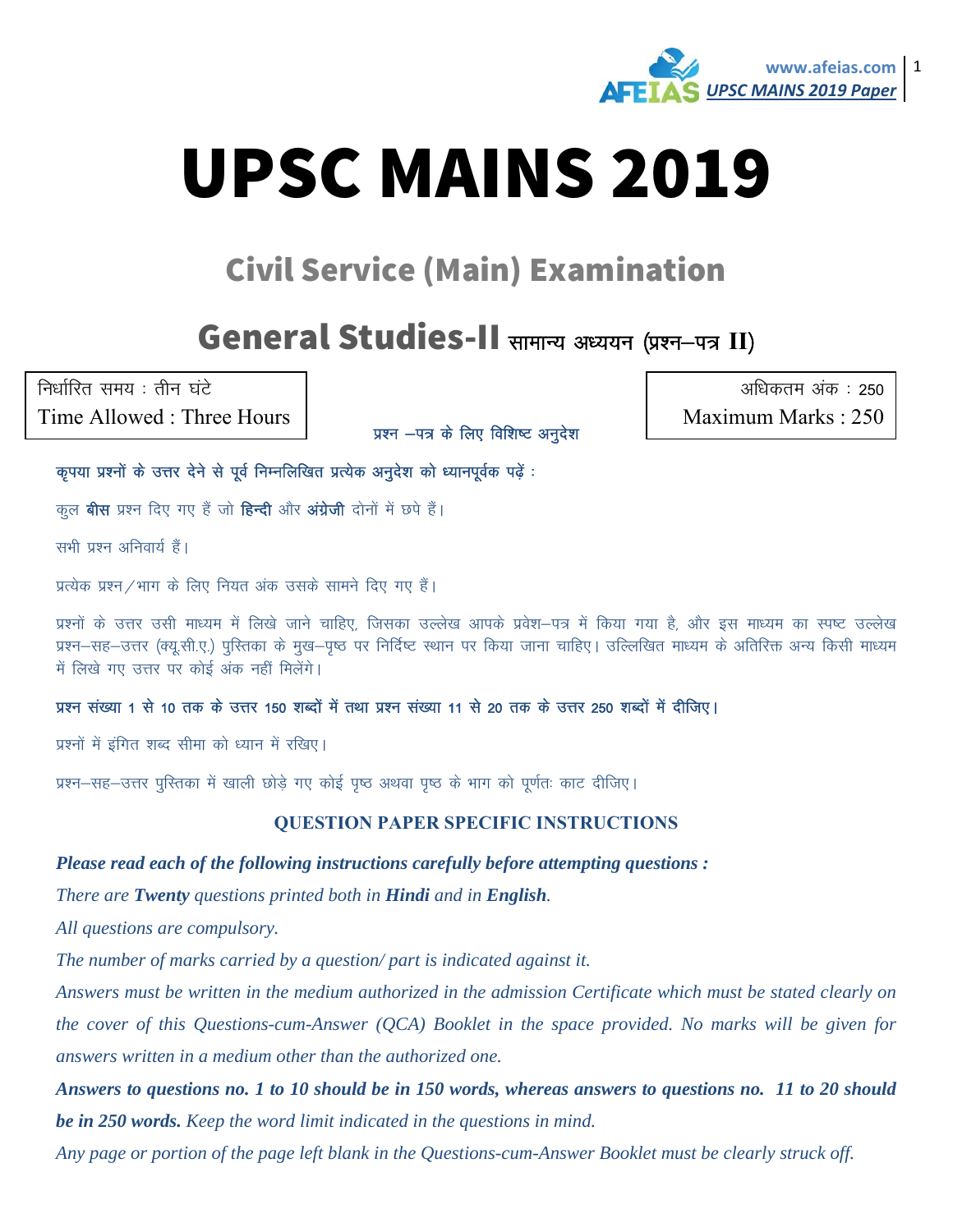1. व्या आपके विचार में भारत का संविधान शक्तियों के कठोर पृथक्करण के सिद्धान्त को स्वीकार नहीं करता है, बल्कि यह 'नियंत्रण एवं संतुलन' के सिद्धान्त पर आधारित है ? व्याख्या कीजिए।

Do you think that constitution of India does not accept principle of strict separation of powers rather it is based on the principle of 'checks and balance'? Explain. (10)

2. "केन्द्रीय प्रशासनिक अधिकरण; जिसकी स्थापना केन्द्रीय सरकार के कर्मचारियों द्वारा या उनके विरुद्ध शिकायतों एवं परिवादों के निवारण हेतू की गई थी, आजकल एक स्वतंत्र न्यायिक प्राधिकरण के रूप में अपनी शक्तियों का प्रयोग कर रहा है।" व्याख्या कीजिए।

"The Central Administration Tribunal which was established for redressal of grievances and complaints by or against central government employees, nowadays is exercising its powers as an independent judicial authority." Explain. (10)

3. भारत में नीति–निर्माताओं को प्रभावित करने के लिए किसान संगठनों द्वारा क्या–क्या तरीके अपनाए जाते हैं और वे तरीके कितने प्रभावी हैं  $\overline{?}$ 

What are the methods used by the Farmers organizations to influence the policy- makers in India and how effective are these methods?(10)

4. न्यायालयों के द्वारा विधायी शक्तियों के वितरण से संबंधित मुद्दों को सुलझाने से, 'परिसंघीय सर्वोच्चता का सिद्धान्त' ओर 'समरस अर्थान्वयन' उभर कर आए हैं। स्पष्ट कीजिए।

From the resolution of contentious issues regarding distribution of legislative powers by the courts, 'Principle of Federal Supremacy' and 'Harmonious Construction' have emerged. Explain. (10)

5- /keZfujis{krk dks Hkkjr ds lafo/kku ds mikxe ls Ýkal D;k lh[k ldrk gS \

What can France learn from the Indian Constitution's approach to secularism? (10)

6. व्या संवृद्धि के लगातार अनुभव के बावजूद, भारत के मानव विकास के निम्नतम संकेतक चल रहे हैं। उन मुद्दों का परीक्षण कीजिए, जो संतुलित और समावेशी विकास को पकड में आने नहीं दे रहे हैं।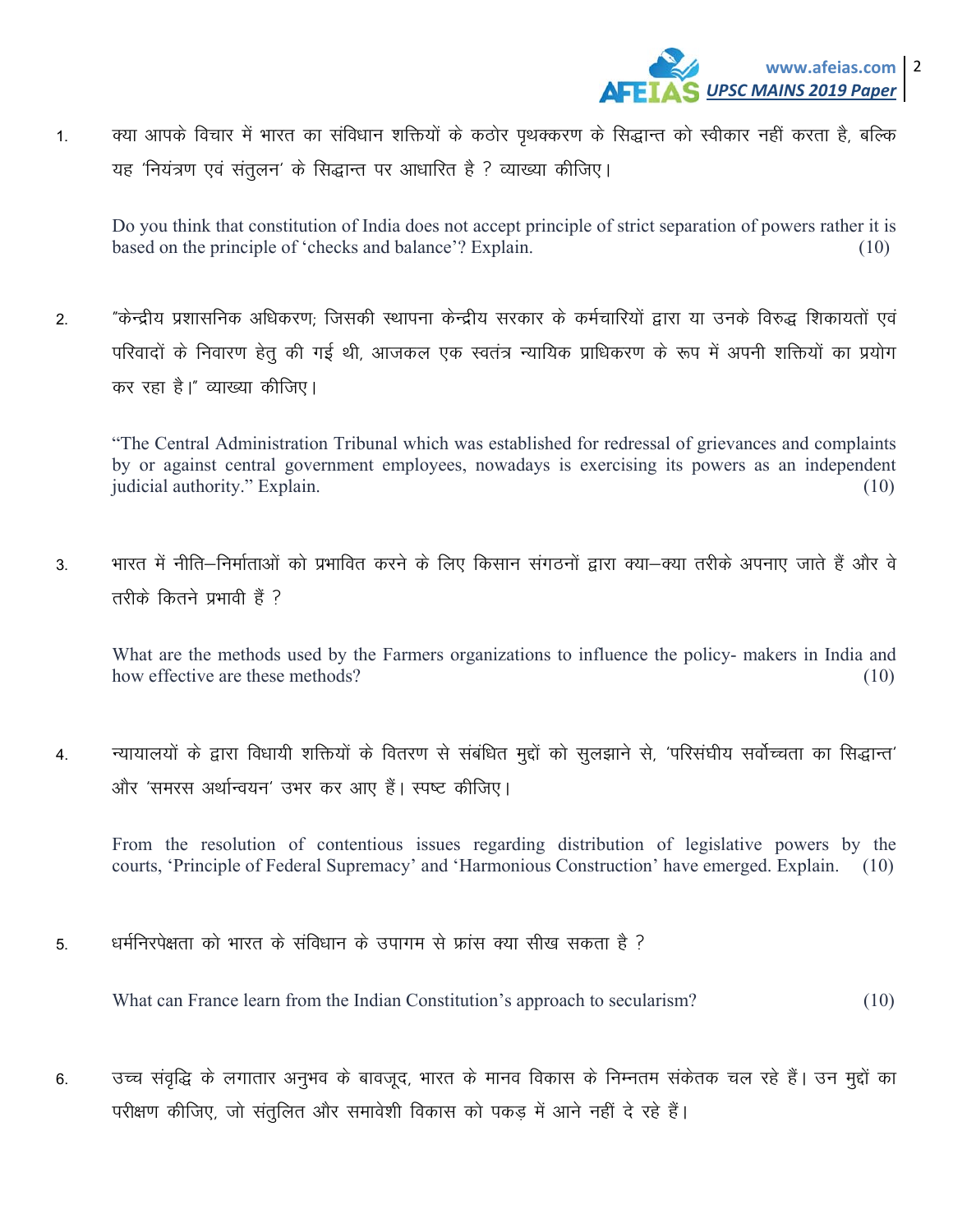

Despite Consistent experience of High growth, India still goes with the lowest indicators of human development. Examine the issues that make balanced and inclusive development elusive. (10)

7. भारत में निर्धनता और भूख के बीच संबंध में एक बढ़ता हुआ अंतर है। सरकार द्वारा सामाजिक व्यय को संकूचित किए जाना, निर्धनों को अपने खाद्य बजट को निचोडते हुए खाद्येतर अत्यावश्यक मदों पर अधिक व्यय करने के लिए मजबूर कर रहा है। स्पष्ट कीजिए।

There is a growing divergence in the relationship between poverty and hunger in India. The shrinking of social expenditure by the government is forcing the poor to spend more on Non- Food essential items squeezing their food – budget.- Elucidate. (10)

8. सूचना और संप्रेषण प्रौद्योगिकी (आई.सी.टी.) आधारित परियोजनाओं / कार्यक्रमों का कार्यन्वयन आमतौर पर कुछ विशेष महत्वपूर्ण कारकों की दृष्टि से ठीक नहीं रहता है। इन कारकों की पहचान कीजिए और उनके प्रभावी कार्यान्वयन के उपाय सुझाइए।

Implementation of information and Communication Technology (ICT) based Projects / Programmes usually suffers in terms of certain vital factors. Identify these factors, and suggest measures for their effective implementation. (10)

9. 'भारत और जापान के लिए समय आ गया है कि एक ऐसे मजबूत समसामयिक संबंध का निर्माण करें, जिसका वैश्विक एवं रणनीतिक साझेदारी को आवेष्टित करते हुए एशिया एवं सम्पूर्ण विश्व के लिए बड़ा महत्व होगा।' टिप्पणी कीजिए।

**'**The time has come for India and Japan to build a strong contemporary relationship, one involving global and strategic partnership that will have a great significance for Asia and the world as a whole.' Comment. (10)

10. व्यावश्यकता से कम नगदी, अत्यधिक राजनीति ने यूनेस्को को जीवन-रक्षण की स्थिति में पहुँचा दिया है।' अमेरिका द्वारा सदस्यता परित्याग करने और सांस्कृतिक संस्था पर 'इजराइल विरोधी पूर्वाग्रह' होने का दोषारोपण करने के प्रकाश में इस कथन की विवेचना कीजिए।

'Too little cash, too much politics, leaves UNESCO fighting for life.' Discuss the statement in the light of US' withdrawal and its accusation of the cultural body as being 'anti-Israel bias'. (10)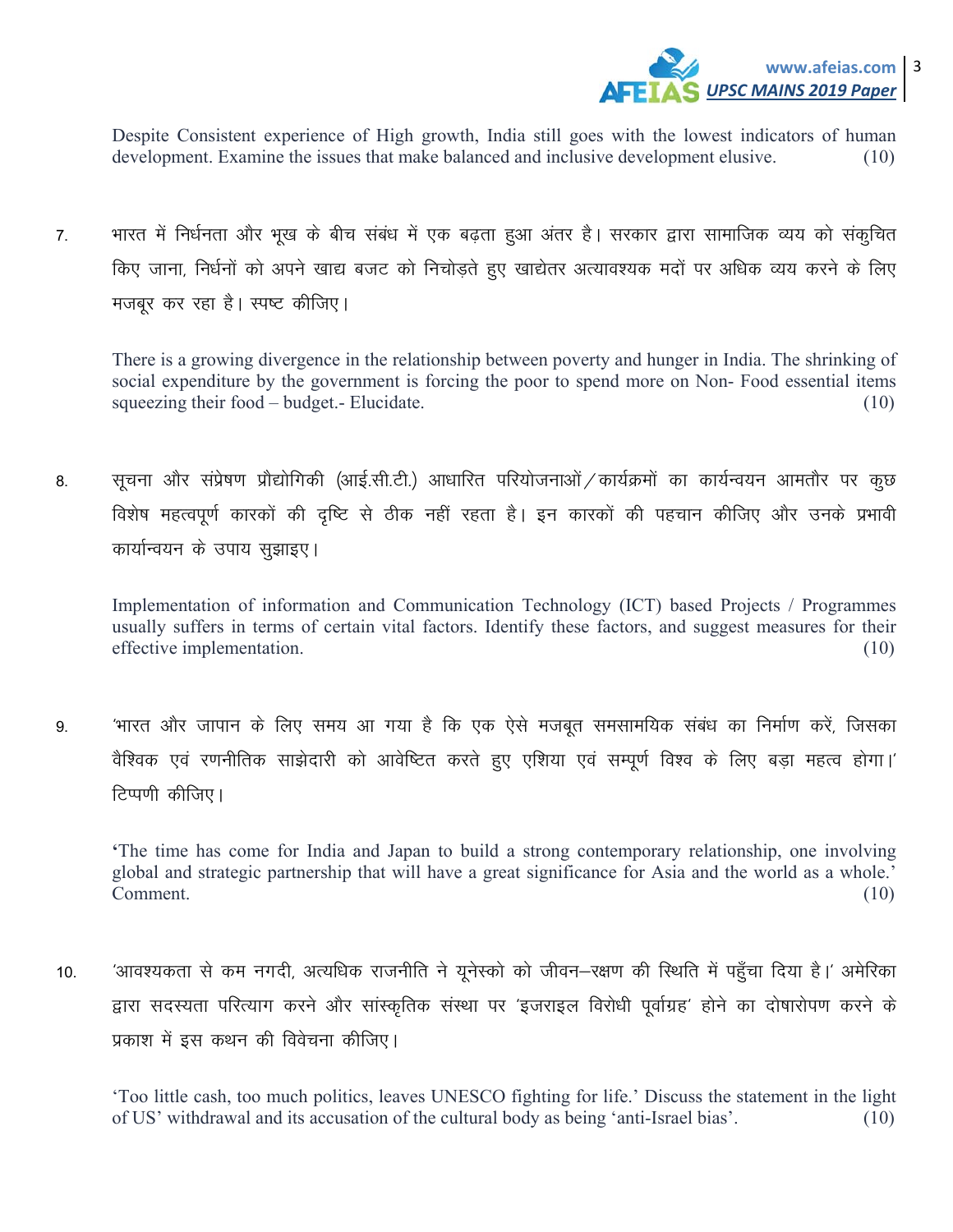

किन आधारों पर किसी लोक प्रतिनिधि को, लोक प्रतिनिधित्व अधिनियम, 1951 के अधीन निरर्हित किया जा सकता  $11.$ है ? उन उपचारों को भी उल्लेख कीजिए जो ऐसे निरर्हित व्यक्ति को अपनी निरर्हता के विरुद्ध उपलब्ध हैं।

On what grounds a people's representative can be disqualified under the Representation of People Act, 1951? Also mention the remedies available to such person against his disqualification.  $(15)$ 

"संविधान का संशोधन करने की संसद की शक्ति एक परिसीमित शक्ति है और इसे आत्यंतिक शक्ति के रूप में  $12<sup>°</sup>$ विस्तृत नहीं किया जा सकता है।" इस कथन के आलोक में व्याख्या कीजिए कि क्या संसद संविधान के अनुच्छेद 368 के अंतर्गत अपनी संशोधन की शक्ति का विशदीकरण करके संविधान के मूल ढांचे को नष्ट कर सकती है ?

"Parliament's power to amend the Constitution is a limited power and it cannot be enlarged into absolute power." In the light of this statement explain whether Parliament under Article 368 of the Constitution can destroy the Basic Structure of the Constitution by expanding its amending power?  $(15)$ 

"स्थानीय स्वशासन की संस्थाओं में महिलाओं के लिए सीटों के आरक्षण का भारत के राजनीतिक प्रक्रम के  $13<sub>1</sub>$ पितृतंत्रात्मक अभिलक्षण पर एक सीमित प्रभाव पड़ा है।" टिप्पणी कीजिए।

"The reservation of seats for women in the institutions of local self-government has had a limited impact on the patriarchal character of the Indian Political Process." Comment.  $(15)$ 

"महान्यायवादी भारत की सरकार का मुख्य विधि सलाहकार और वकील होता है।" चर्चा कीजिए।  $14$ 

"The Attorney-General is the chief legal adviser and lawyer of the Government of India." Discuss. (15)

राष्ट्रीय विधि निर्माता के रूप में अकेले एक संसद–सदस्य की भुमिका अवनति की ओर है, जिसके फलस्वरूप  $15.$ वादविवादों की गुणता और उनके परिणामों पर प्रतिकृल प्रभाव पड़ भी चुका है। चर्चा कीजिए।

Individual Parliamentarian's role as the national law maker is on a decline, which in turn, has adversely impacted the quality of debates and their outcome. Discuss.  $(15)$ 

'विकास योजना के नव-उदारी प्रतिमान के संदर्भ में, आशा की जाती है कि बहू-स्तरी योजनाकरण संक्रियाओं को  $16.$ लागत प्रभावी बना देगा और अनेक क्रियान्वयन रुकावटों को हटा देगा।' चर्चा कीजिए।